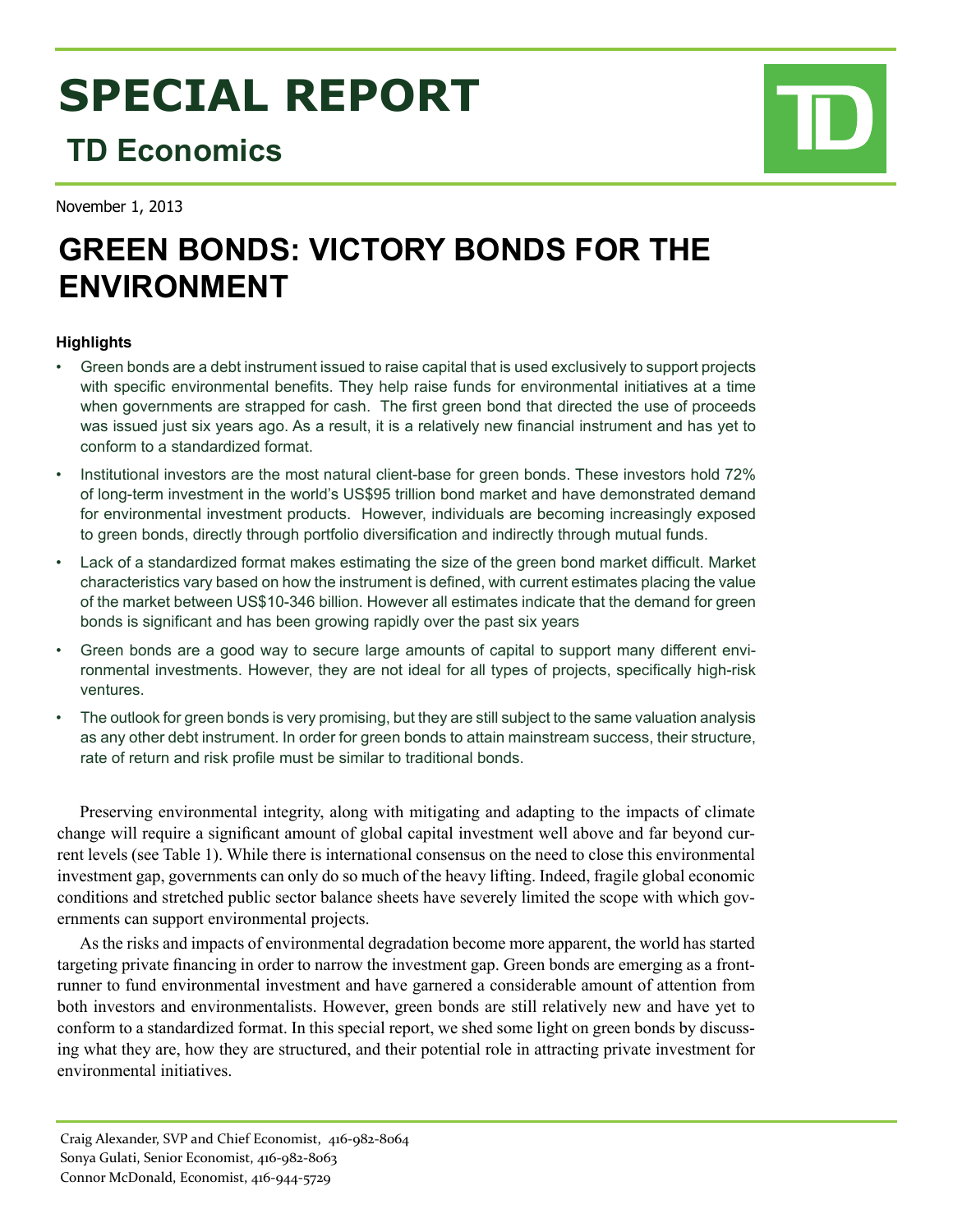

| Table 1 - Estimates of Environmental Financing Gap                                               |                                                                                                             |  |  |
|--------------------------------------------------------------------------------------------------|-------------------------------------------------------------------------------------------------------------|--|--|
| <b>Financing need</b>                                                                            | <b>Capital required (US\$)</b>                                                                              |  |  |
| Developed to developing country flows for<br>climate change adaption and mitigation [1]          | \$100 billion/year by 2020                                                                                  |  |  |
| Water infrastructure [2]                                                                         | \$800 billion/year by 2015                                                                                  |  |  |
| Halving worldwide energy-related CO2 emissions by 2050 [3]                                       | \$300-\$400 billion from 2011-2020; Up to \$750 billion by 2030; Over<br>\$1.6 trillion/year from 2030-2050 |  |  |
| Clean energy investment required to keep global warming<br>under $2^{\circ}$ C [4]               | \$500 billion/year by 2020                                                                                  |  |  |
| Investment required for energy transformation<br>(Business as usual + additional investment) [5] | \$65 trillion by 2050<br>$($1.6$ trillion/year)                                                             |  |  |
| Source: OECD; see endnotes for respective sources.                                               |                                                                                                             |  |  |

#### **What is a green bond?**

Green bonds are a debt instrument issued to raise capital for projects with specific environmental benefits – think of them as victory bonds for the environment. The scope of projects categorized as "green" is determined by the issuer and can be broad. At one end of the spectrum, the instrument could be tied to mitigating and adapting to the effects of climate change (sometimes called climate bonds). Alternatively, the green bond could have a narrow focus and be tied to a specific environmental issue or technology, such as solar and wind energy projects, energy retrofits and transportation (sometimes called renewable energy bonds, energy efficiency bonds and green transportation bonds).

Regardless of their label, green bonds are similar to traditional bonds, except that their proceeds are exclusively used to finance approved environmental projects. Traditional bonds issued for general corporate use can be a bit of a "black box"– investors don't really know how the funds are being used. Green bonds, however, require transparency, as investors need to be assured that funds are being used appropriately and that the supported projects are yielding the intended environmental benefits. Issuers of green bonds usually maintain this transparency through formal monitoring and verification by auditors and environmental specialists. Monitoring can be conducted by the issuer of a bond, or a third-party.

Green bonds can be issued by governments, private corporations, commercial banks and international financing institutions (e.g., the World Bank). Some of the most successful issues to date have been made by these latter institutions. In 2008, the World Bank issued its first labeled green bond and, since then, has made over 40 additional issues worth US\$4 billion. Issues by international financing institutions are popular among investors because they tend to be large Treasury-style bonds, are denominated in

benchmark currencies and have relatively low credit risk.

Green bonds issued by municipalities and private corporations have yet to obtain the same level of success, as smallissue size, higher credit risk result in bonds being deemed non-investment grade by institutional investors. To date, no Canadian municipality has issued a green bond. However, the Province of Ontario recently announced that it intends to issue green bonds in the coming year. Proceeds will be 1 used to finance infrastructure development, such as public transportation, across the province. Furthermore, Canadian private corporations have issued slightly more than US\$5 billion of "climate bonds," primarily in rail transportation and the renewable energy sector.

#### **Painting a picture of green bond investors**

Institutional investors – such as pension funds, mutual funds, insurance companies and sovereign wealth funds – are the natural market for green bonds. These investors are attracted to bonds because they are long-term financial instruments. As a result, institutional investors hold about

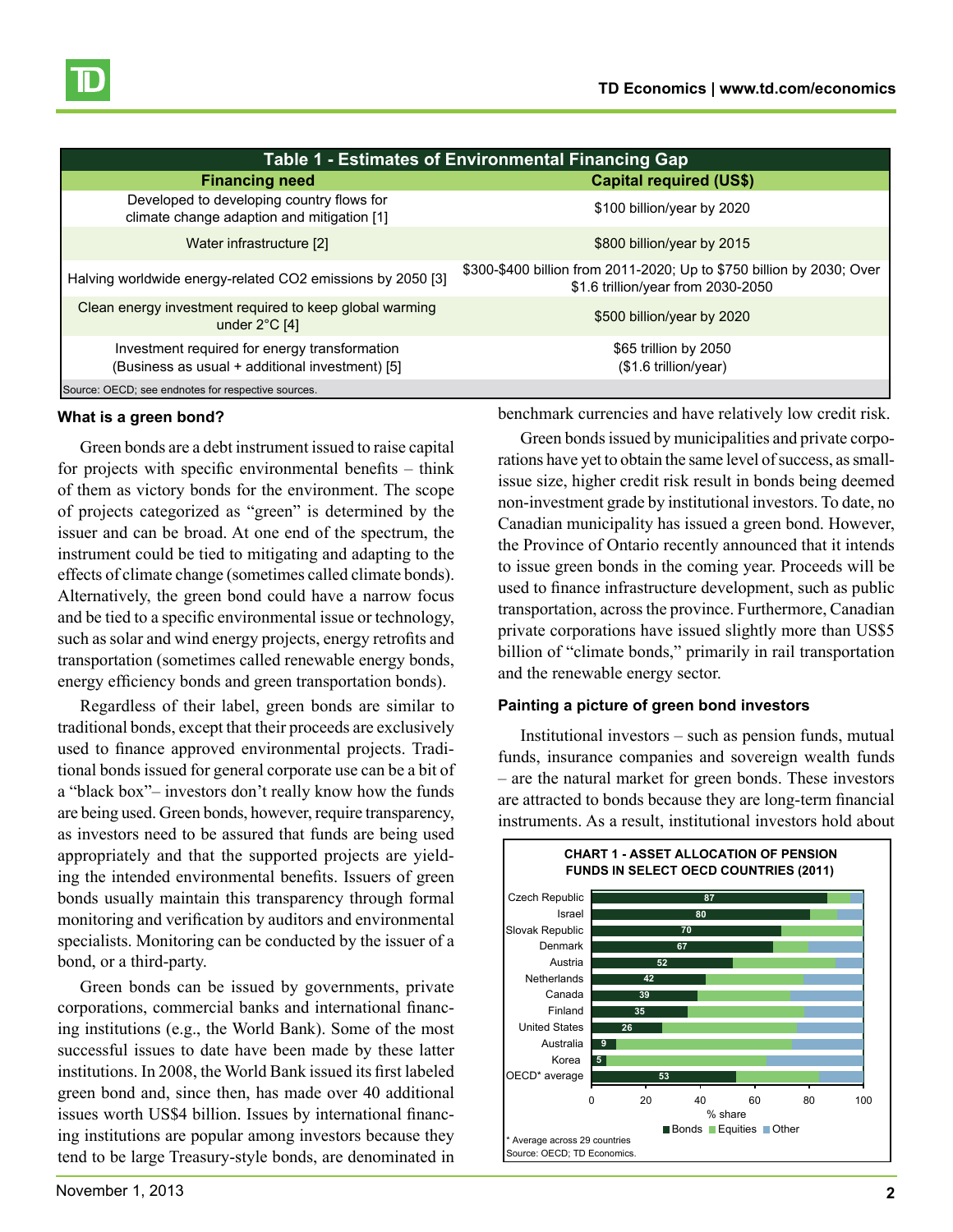

72% of long-term investment in the global bond market, and have significant portfolio requirements for these fixedincome investments (see Chart 1 & 2).

Environmental investments have become a way for institutional investors to adhere to their mission statements and reduce risk exposure to the impacts of climate change. Some of the world's largest pension funds, such as the California State Teachers' Retirement System, have a mandate that incorporates climate risk into their asset allocation and investment strategy, as well as corporate governance voting practices. Other institutional investors have portfolio requirements for environmental investments. Denmark's ATP pension fund, for example, has dedicated US\$1 billion toward climate change investment. As the environment becomes an increasingly important part of institutional investor decision making, demand for green financial instruments will grow considerably. In fact, some

**TD Economics | www.td.com/economics**

of the green bonds issued by the World Bank were designed at the request and specifications of Nordic pension funds.

Green bonds also appeal to retail investors, albeit on a much smaller scale, as individual-led investment makes up about 10% of the world's bond market. However, the role of retail investors is not to be underestimated, as they have a significant amount of indirect exposure to bonds through pension and mutual fund holdings. While these funds are not directly managed by households, as clients they can set guidelines for the institutional investors who manage their wealth.

Environmentally-conscious individuals who manage their own retirement savings, or those persons looking for long-term investments may find that green bonds give them an opportunity to support their local communities while meeting fixed income portfolio requirements and enhancing portfolio diversification. To date, retail investors have demonstrated considerable demand for green bonds. Case in point, the World Bank issued a set of green bonds with specifications tailored to households in the Japanese Uridashi bond market.

#### **What does the market look like?**

As a financial instrument, green bonds are still in their infancy and have yet to conform to a standardized format. This makes characterizing the market difficult as the definition applied determines the market.

Current estimates of market size vary widely – anywhere from US\$10 billion all the way up to US\$346 billion. We present a few of the existing estimates here to get an idea of the size of the market. Keep in mind that each figure uses a different methodology to define what constitutes a green bond. This makes comparison across estimates difficult, as

#### **Text box 1 - Key players in the green bond market**

- **Issuers (borrowers)**  These are the institutions that issue a bond (debt) to the public with a promise to pay the value back in full, plus a rate of interest, by a certain date (maturity). Issuers use the proceeds of the bond to exclusively support environmental projects. Examples include international financing institutions, governments, private corporations and  $\Box$  commercial banks. Think of issuers as borrowers.
	- **Investors (lenders)** Investors buy the bonds of the issuer. Investors loan funds to borrowers, which is repaid with interest, at a later date. Institutional investors include pension funds, mutual funds, insurance companies and sovereign wealth funds. Households also invest in green bonds, but on a relatively smaller scale. Think of investors as lenders.
	- **Auditors/Verifiers** Specialists which monitor the use of the proceeds from green bonds. Finance and accounting specialists ensure that funds are used exclusively to support environmental projects, while environmental specialists verify that projects are delivering the promised environmental benefits. Monitoring and verification of projects can be done by an external third-party or by the issuing institution if it possesses the technical capabilities and expertise.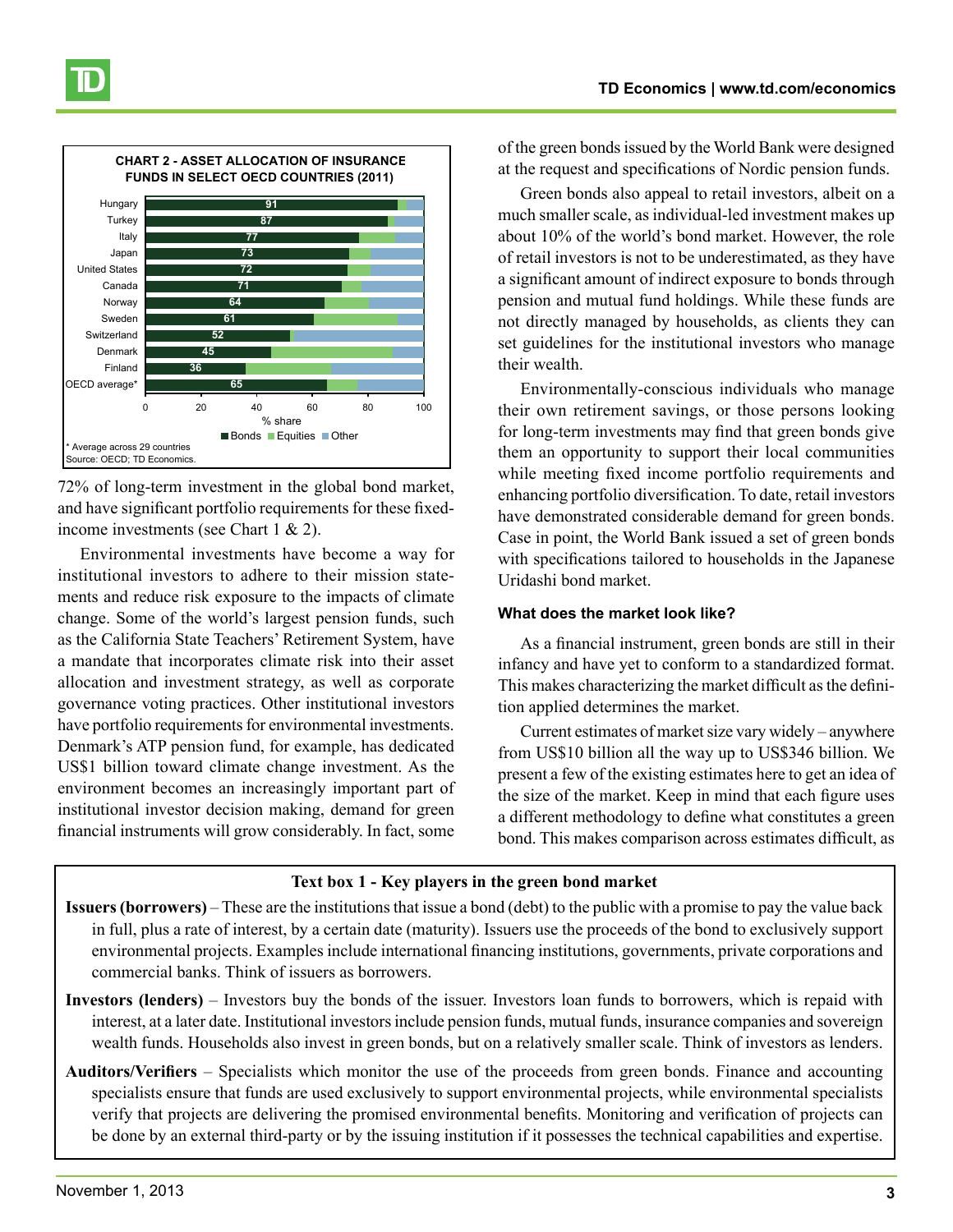| <b>Table 2 - Issued Labeled Green Bonds</b><br>$(2007 - 2013)$     |                       |                                          |  |
|--------------------------------------------------------------------|-----------------------|------------------------------------------|--|
| <b>Issuing institution</b>                                         | # of<br><b>issues</b> | <b>Amount issued</b><br>(US\$, millions) |  |
| World Bank                                                         | 46                    | \$3,844                                  |  |
| European Investment Bank                                           | 12                    | \$3,479                                  |  |
| International Finance Corp                                         | 8                     | \$2,001                                  |  |
| Kommunalbanken AS                                                  | 8                     | \$175                                    |  |
| African Development Bank                                           | 7                     | \$838                                    |  |
| European Bank for<br><b>Reconstruction &amp; Development</b>       | $\overline{7}$        | \$376                                    |  |
| Asian Development Bank                                             | 6                     | \$794                                    |  |
| Nordic Investment Bank                                             | 4                     | \$412                                    |  |
| Export-Import Bank of Korea                                        | 1                     | \$500                                    |  |
| Source: Bloomberg (data current as of October 2013); TD Economics. |                       |                                          |  |

they are all quantifying a different universe. Nonetheless, by analyzing these varying estimates, we arrive at some important conclusions about the market.

The first estimate pertains to debt instruments labeled as "green bonds." Screening Bloomberg for labeled green as green bonds. Sereening Broomberg for ideolog green bonds, results in US\$12 billion in bonds issued since 2007, with about US\$10 billion in funds outstanding. These bonds are primarily issued in major currencies by international financing institutions (see Table 2), with the majority of issuers having auditing and monitoring structures in place to ensure proceeds are ring-fenced and used appropriately. Labeled green bonds tend to be medium to long term investments, with most maturities falling in the 5-10 year range. Yields generally fall into the 0-3% range (see Chart 3). Moreover, the majority of green bonds have positive yield spreads relative to the respective benchmark Treasury (see Chart 4). Due to their ability to net a greater return than their primary competition, green bonds have been growing in popularity, with annual issuance increasing by 30% from 2011 to 2012. What's more, as of October 2013, annual issues are sitting at their highest level in history (see Chart 5). Kommunalbanken AS 8 \$175

A second approximation is from The Climate Bonds Initiative (CBI) that produced a market estimate for climate bonds. Their underlying definition of a climate bond is that proceeds must align with their criteria for a low carbon, climate-resilient economy, but do not have to be specifically labeled as green bonds. The CBI estimated the green bonds market at US\$346 billion in funds outstanding, with China being the largest issuer by a wide margin (see Chart 6). The bulk of these bonds were issued to finance projects

in the transportation sector (See Chart 7). Of this US\$346 billion, US\$163 billion were deemed to be investment grade – meaning their risk, currency of issue and issue size are attractive to institutional investors. Two-thirds of investment grade climate bonds are issued by private corporations with yields between 0-3%. However, a portion of the market does offer more competitive yields in the 3-10% range (see Chart 8).

Much like labeled green bonds, climate bonds tend to be medium to long-term investments, with the majority of bonds maturing in the 5-10 year range. Climate bonds are also growing in popularity among investors, with annual issues increasing by 25% from 2011 to 2012. The CBI's estimate of climate bonds does not require bonds to be monitored, funds to be ring-fenced, or bonds to be tied to the financing of certain projects. This is why the CBI's estimate of the climate bond market is much larger than estimates from other institutions. As a consequence, it may somewhat overstate the size of the green bond market as per the definition given in this paper.

Using two separate definitions based on a company's exposure to renewable energy, Bloomberg New Energy Finance estimated the size of the green bond market at US\$14 billion (narrow definition) and US\$216 billion (broad definition). According to their narrow definition, the bulk of the US\$14 billion was issued by development banks or private corporations to finance renewable energy and energy efficiency projects. No mention is made about whether a monitoring system is required. The OECD produced an estimate of their own, pegging the market at almost US\$16 billion.

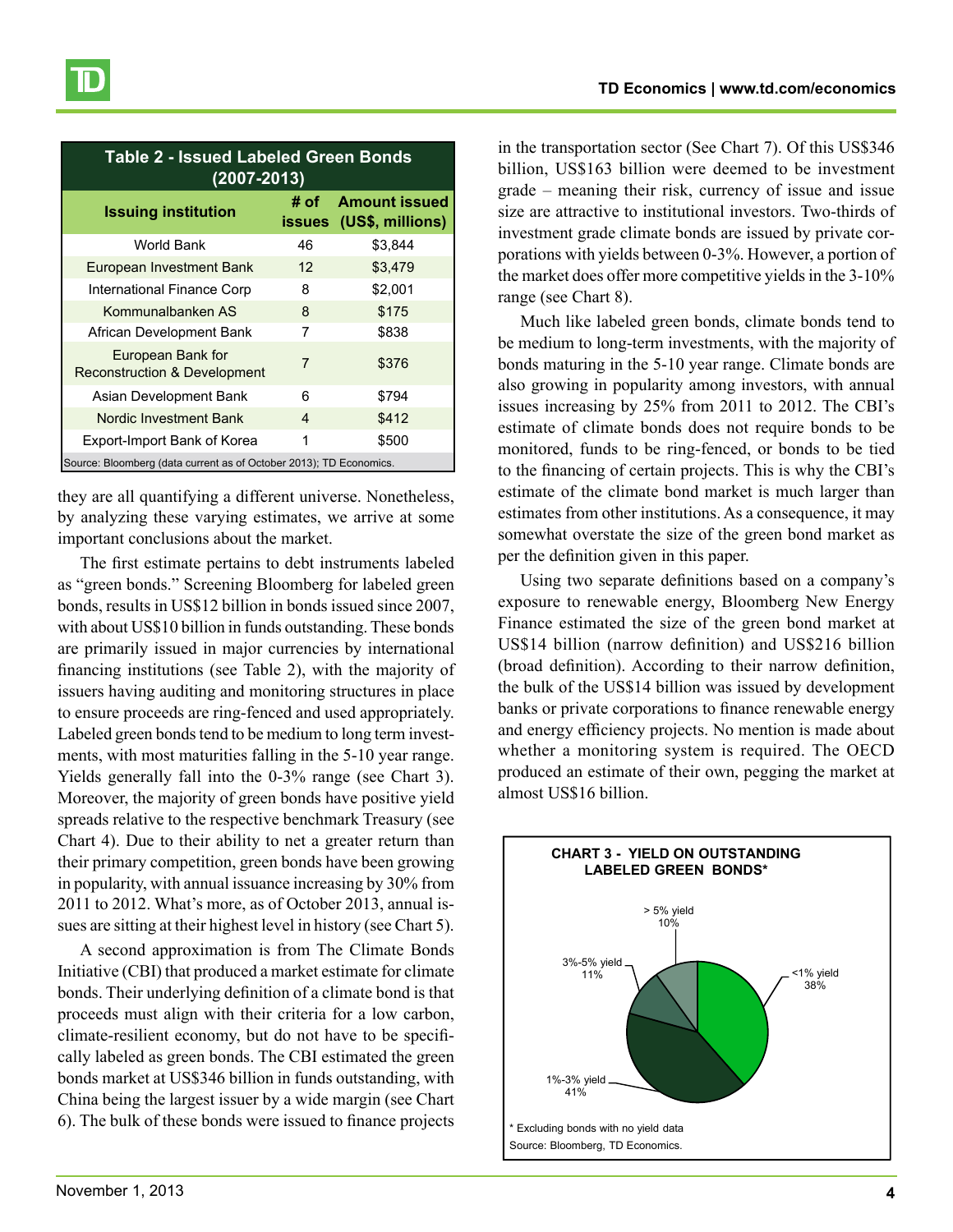

Despite being unable to make direct comparisons across the different size estimates, there are some conclusions we can draw about the green bond market as a whole. The first observation is that the market for green bonds is significant and likely growing rapidly. The multiple issues and reissues by institutions suggest that both the issuers and investors are generally satisfied with green bonds as an investment vehicle. Furthermore, gains in issuance are indicative of growth in demand among investors and increased confidence in the products by issuers.

#### **Why invest green in the first place?**

Green bonds are by no means a cure-all for closing the environmental investment gap. However, they do provide some advantages over other financial instruments. First, bonds are a good vehicle for supporting environmental investment on a large scale, especially capital intensive green infrastructure, like wind and solar energy. The bonds provide a steady stream of capital over many years, allowing projects to be launched and kept afloat before they become profitable. Second, green bonds have access to an existing market full of investors with a known appetite for bonds. The world bond market is valued at around US\$95 trillion, giving green bonds the platform and ample opportunity  $\begin{bmatrix} 3,000 \\ 2,000 \end{bmatrix}$ to capture significant amounts of capital. And, with US\$6 trillion of general bonds issued in 30,000 separate transactions in 2010 alone, there is considerable space for scaling up issuances of green bonds.

> While the bond market potential is vast, it is important to keep in mind that green bonds aren't suitable for every type of environmental project, especially if institutional investors

are the primary buyer of the debt. In general, green bonds are not ideal for supporting new and unproven technologies, due to higher risk of default. Moreover, institutional investors have demonstrated little interest in bonds with returns tied to the performance of an asset (asset-backed bonds) and direct investment, due to risk, illiquidity and issues relating to technical capacity. In fact, the Organisation for Economic Co-operation and Development (OECD) has estimated that less than 1% of global pension fund assets are allocated directly to infrastructure investment. Investments into unproven markets are more suited to investors with higher risk tolerances, such as venture capitalists (see Chart 9 for an example of how the suitability of an investment vehicle changes with capital intensity and risk).

Another advantage of green bonds is that they give investors an opportunity to effortlessly integrate environmental initiatives into their portfolios. Supporting green investments can be difficult for institutional investors, as many green financial instruments have added bells and whistles, such as alternative coupon payments, liquidity constraints and variable maturities, which are hard to integrate into existing portfolio structures. Green bonds, on the other hand, can be designed with a structure identical to traditional Treasury-style bonds, which are easily included into the portfolios of institutional investors. This means green bonds can fit into existing asset structures and bolster environmental responsibility profiles without requiring additional effort on the part of the investor. What's more, green bonds have a slight competitive edge over traditional bonds, as investors faced with two bonds that are identical in characteristics – except that one is green financing – might opt for the pro-environment investment for socially-conscious reasons.

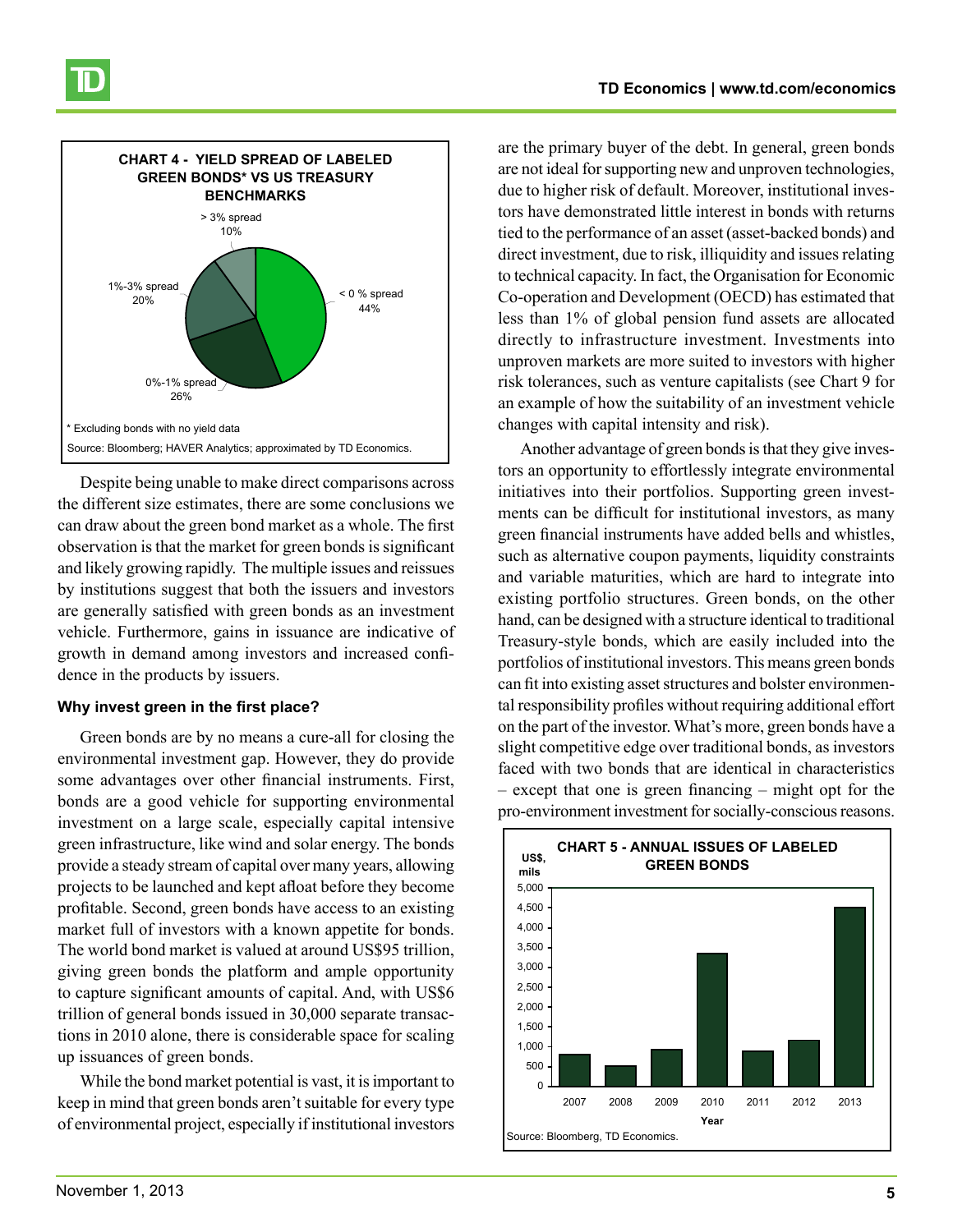

#### **The future of green bonds**

There is tremendous room for growth in the green bond market. Private debt financing is needed for key environmental initiatives and would contribute to relaxing the fiscal constraints of governments. This could create an enormous potential for the supply of green bonds. However, every bond issued will need a buyer and markets must be able to absorb future issuance. This means the future supply of green bonds will be constrained by market demand.

Generally speaking, there is a finite amount of global savings available for investment, only a portion of which is allocated to fixed income investments. And within the fixed income market, multiple debt instruments compete for a portion of the available funds. For example, of the US\$71 trillion managed by institutional investors, only an estimated US\$7 trillion of funds is eligible for investment in long-term, fixed-income debt products. Green bonds compete with other debt instruments for a share of these funds. Although, a little bit goes a long way. The green bond market is still just 0.4% of the US\$95 trillion global bond market, even at its largest estimated value. Obtaining just 1% of the US\$7 trillion of eligible funds would increase the present green bond issuance by 20% according to the green  $\Big|_{250}$ . bond market's largest estimated value and 800% according to its smallest estimated value.

> This raises the issue of what factors would permit green bonds to be competitive and increase market share. Their structure and format will play a major role in their success with mainstream investors. In order to appeal to the broadest spectrum of investors, green bonds need to be structured as close to regular bonds as possible. As we previously

mentioned, tweaking green bonds with lots of bells and whistles only makes them confusing, difficult to value, tough to fit into already well-established portfolios and are less attractive to some institutional investors. To date, the most successful issues of green bonds have been identical to the plain vanilla-style Treasury bonds that institutional investors are used to, due to their liquid nature.

Structure matters, but a competitive return on green bonds compared to other alternatives is essential. Some investors, such as corporations or governments, may be willing to sacrifice a small portion of their return to support environmental projects for socially conscious or strategic reasons. These are the investors who finance bonds with a negative yield spread (i.e. the issuer creates a debt instrument with a lower yield relative to the benchmark Treasury, see Chart 4). The issuers who have done this to date have exclusively been financing institutions, such as the World Bank. Reasons could include a social objective and/or an attempt to help the fairly new green bond market gain traction. However, in order for green bonds to gain market share, they must be designed for the majority of investors, who are primarily interested in maximizing return.

Institutional investors have a responsibility to their clients and their top priority is to maximize a stream of longterm, risk adjusted returns for their portfolios. Institutional investor industry associations, such as the Institutional Investors Group on Climate Change, have publicly stated that institutional investors are interested in supporting green investment, but are not likely to sacrifice financial returns to do so. In other words, established markets and technologies with long histories of proven returns will be favored over untested and experimental markets. At the end of the day,

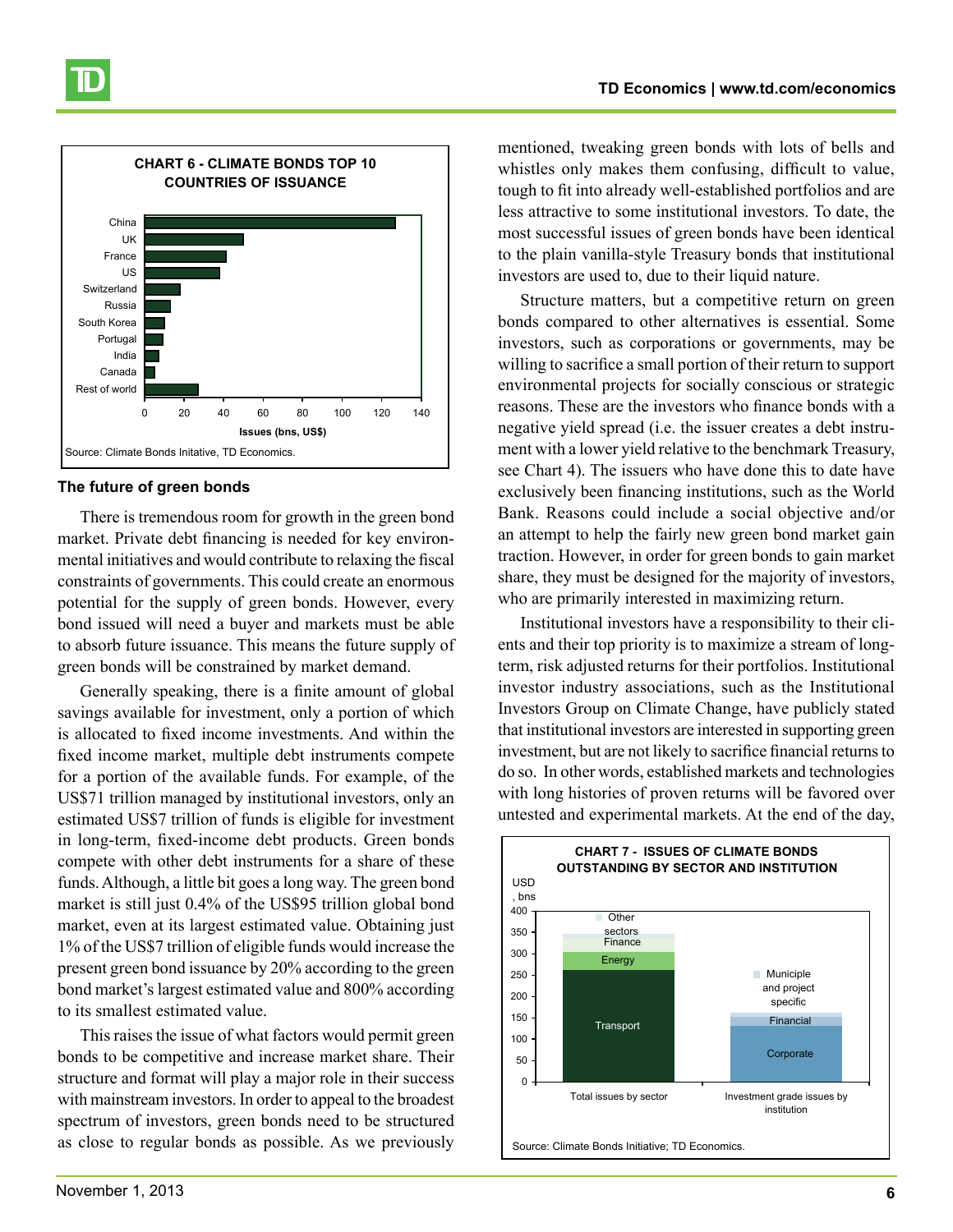

these investors need to satisfy their clients and will subject green bonds to the same valuation scrutiny as any other investment. This practice has several implications.

Some of the current popularity of green bonds has a lot to do with the higher yield they provide over government benchmark bonds in the prevailing low interest rate environment. While these low rates are expected to last for some time, they will eventually trend higher. As interest rates rise, higher yielding government bonds will become a greater competitive challenge for green bonds. Ultimately, green bond yields will need to maintain attractive spreads over government yields, but this also means that the green investments must prove profitable and viable in the higher rate environment.

Furthermore, in the medium to long term, a return towards a more normal level of interest rates is likely to prove a challenge to all fixed income investments. As rates rise, investors will begin to allocate more of their portfolios to investments which provide a greater return, such as equities. This means that competition in the fixed income market will intensify, as debt instruments will compete over a smaller pool of funds. And green bonds will have to compete across financial instruments by providing a return  $\Box$ that is comparable and lucrative.

> Similarly, it is unlikely that issuers can, in perpetuity, pass the entire costs of monitoring and verification to investors, as the practice reduces the competitiveness of the bonds. Although history of available data is short, we find that green bonds that pass monitoring and verification costs to investors result in a lower return, are received poorly, and rarely reach maximum subscription.

Finally, there is a challenge caused by the lack of a strong definition of the green bond market. The way the green bond market is defined impacts the types of projects supported and the ability of the instrument to narrow the environmental investment gap. Retroactively applying the green label to existing bonds can be a bit of a double-edged sword. On the one hand, it instills confidence in investors, demonstrating a pre-established market with a quantifiable history of returns, which in turn, reduces investor risk and drives demand. Some investors may even find that existing portfolios already contain a healthy portion of green investment that they were not previously aware of. On the other hand, retroactively applying the green label to existing bonds could divert investment away from new environmental projects toward a more business-as-usual scenario, resulting in "more of the same under a different name." This would lead to a heightened risk of "green-washing" investments and reducing green bonds, more generally, to a marketing and public relations tactic.

#### **Bottom line**

The green bond market is in its infancy, but it is showing considerable promise. There is a desperate need for funding of environmental initiatives, and the sad reality is that governments lack the financial resources to meet current and future requirements. The natural solution is to attract private sector investment into environmental initiatives, and one way to accomplish this is to issue debt instruments for environmental capital projects.

The green bond market today lacks standardization in definitions or products, making assessing its size problematic. But even using the broadest definition, the green bond market is extremely small, which suggests that there is

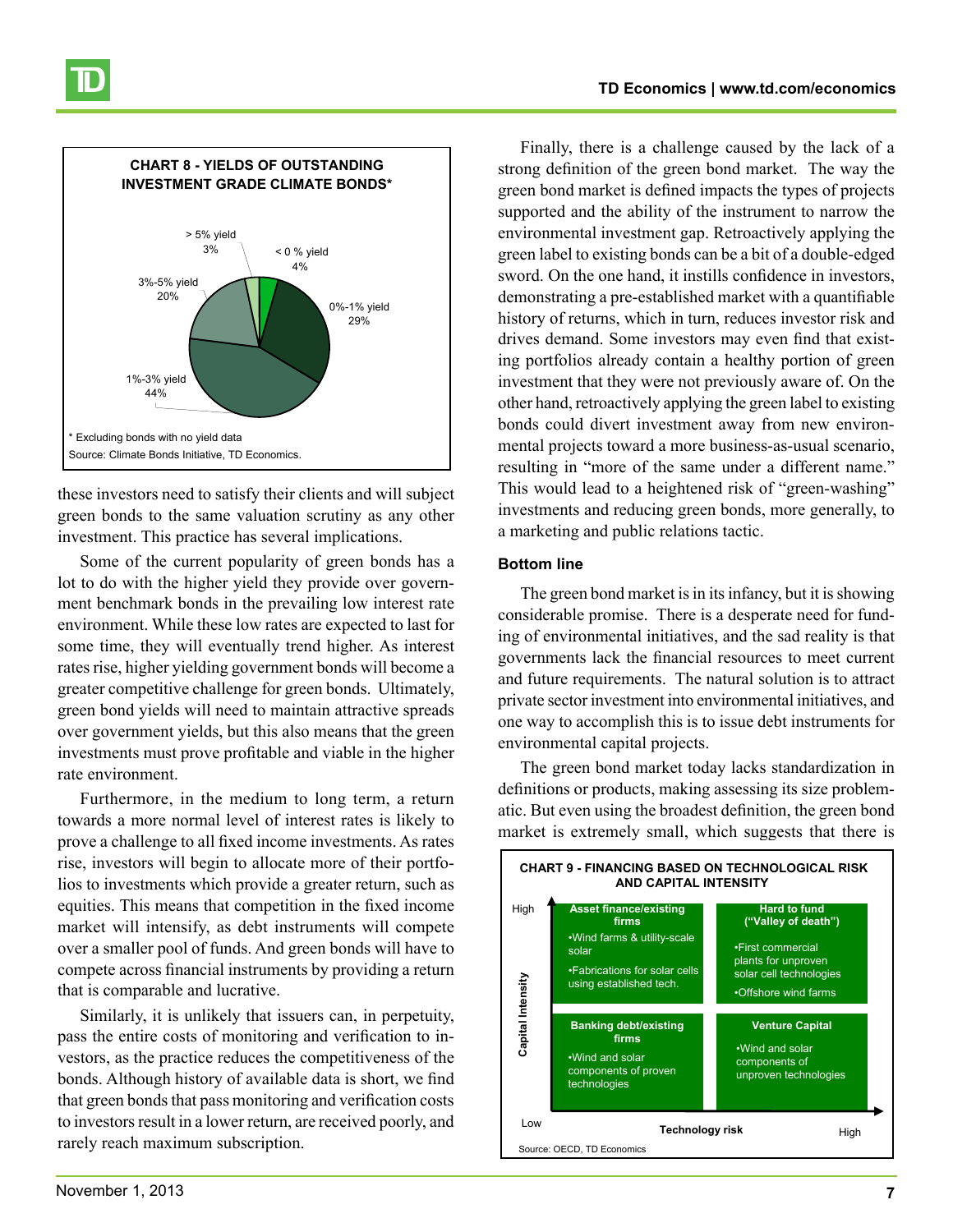

great scope for growth. There is likely to be considerable appetite for green bond issuance. If green bonds are well structured and offer a competitive return, there should be strong demand for the products, particularly from institutional investors. As the green bond market matures, we expect challenges associated with definition and varied characteristics to subside. Time and maturity will only make

the asset class more attractive. One also hopes that increasing environmental consciousness will bolster issuance and demand, but structure and return will remain the key considerations for success. Investors, governments, the financial services sector and environmentalists will all continue to eagerly watch the evolution of green bonds closely, in the hopes they usher in a new era of environmental financing.

> *Craig Alexander SVP and Chief Economist 416-982-8064*

> > *Sonya Gulati Senior Economist 416-982-8063*

*Connor McDonald Economist 416-944-5729*